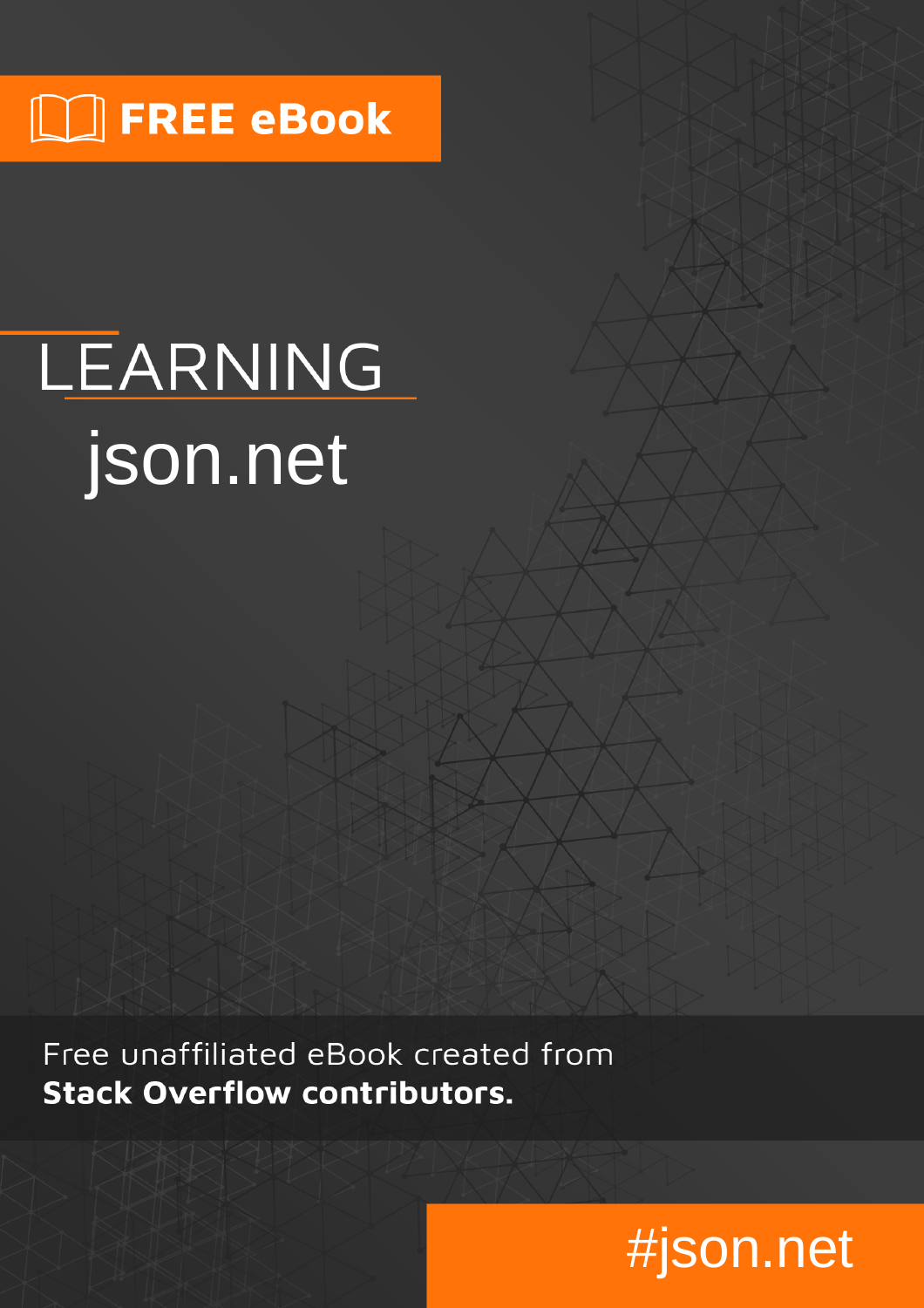#### **Table of Contents**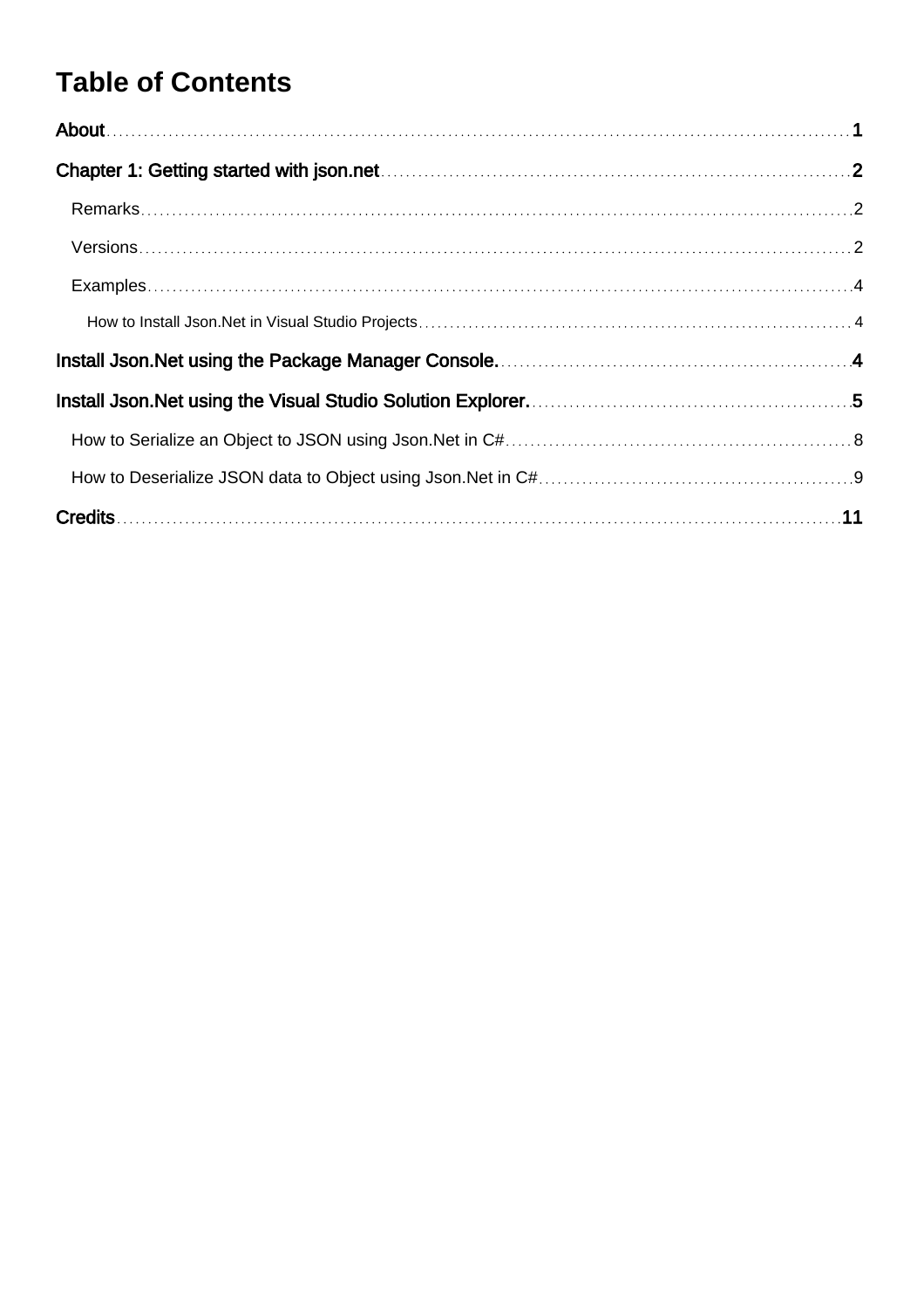<span id="page-2-0"></span>

You can share this PDF with anyone you feel could benefit from it, downloaded the latest version from: [json-net](http://riptutorial.com/ebook/json-net)

It is an unofficial and free json.net ebook created for educational purposes. All the content is extracted from [Stack Overflow Documentation,](https://archive.org/details/documentation-dump.7z) which is written by many hardworking individuals at Stack Overflow. It is neither affiliated with Stack Overflow nor official json.net.

The content is released under Creative Commons BY-SA, and the list of contributors to each chapter are provided in the credits section at the end of this book. Images may be copyright of their respective owners unless otherwise specified. All trademarks and registered trademarks are the property of their respective company owners.

Use the content presented in this book at your own risk; it is not guaranteed to be correct nor accurate, please send your feedback and corrections to [info@zzzprojects.com](mailto:info@zzzprojects.com)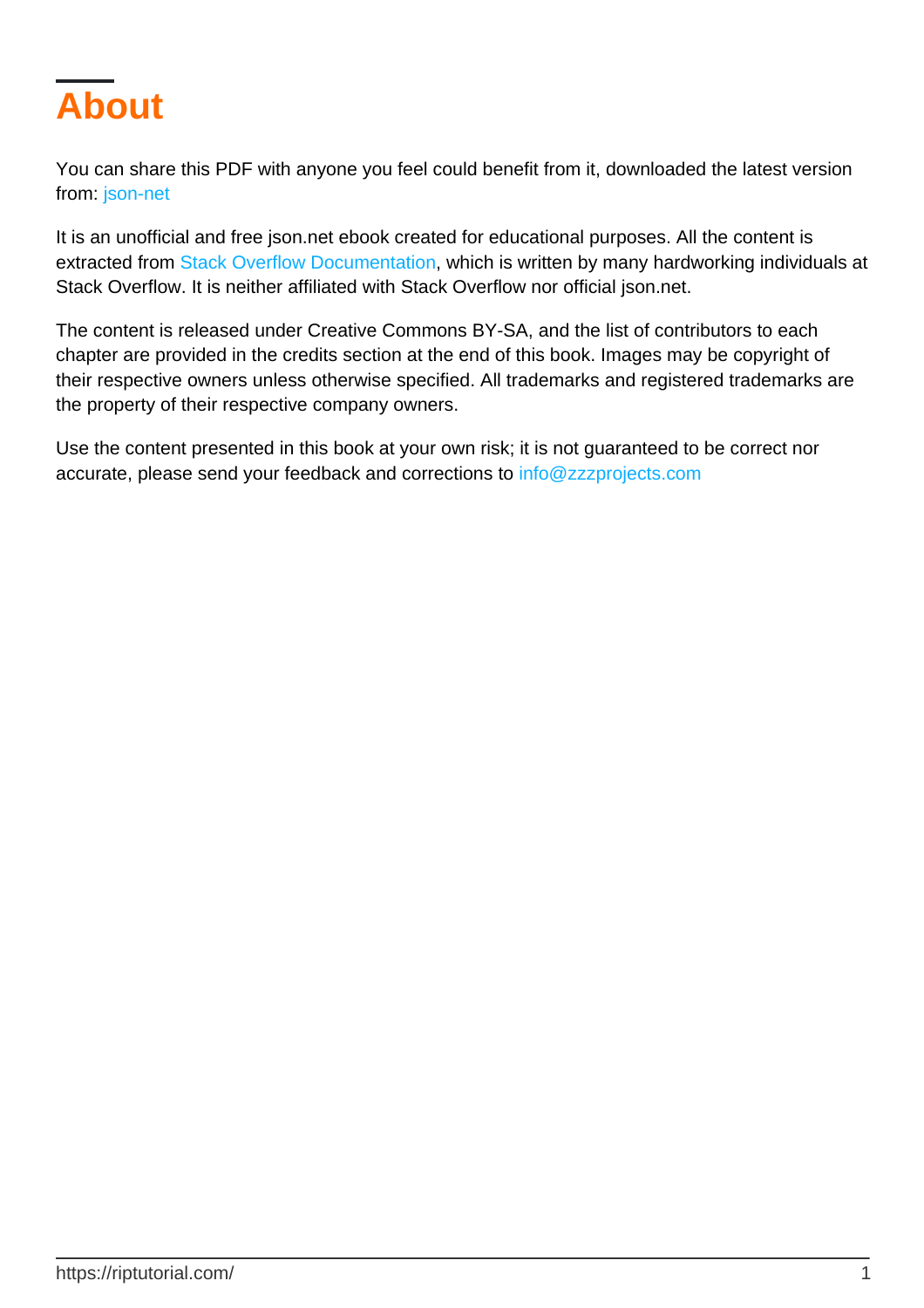# <span id="page-3-0"></span>**Chapter 1: Getting started with json.net**

#### <span id="page-3-1"></span>**Remarks**

[Json.NET][1] is a popular high-performance JSON framework for .NET. It's a **.Net** Assembly that exposes a wide variety of classes and methods to help perform common tasks with json data.

This includes the ability to do things like serializing json data into class instances, data files as well as deserializing json data that might be coming from many different sources like from an API end point or from . json data files.

#### <span id="page-3-2"></span>**Versions**

| <b>Version</b>                   | <b>Release Date</b> |
|----------------------------------|---------------------|
| Json.NET 9.0.1 (current version) | 2016-06-22          |
| Json.NET 8.0.3                   | 2016-03-14          |
| <b>Json.NET 8.0.2</b>            | 2016-01-09          |
| Json.NET 8.0.1                   | 2015-12-29          |
| <b>Json.NET 7.0.1</b>            | 2015-06-22          |
| <b>Json.NET 6.0.8</b>            | 2015-01-11          |
| Json.NET 6.0.7                   | 2014-12-23          |
| Json.NET 6.0.6                   | 2014-10-24          |
| <b>Json.NET 6.0.5</b>            | 2014-09-06          |
| Json.NET 6.0.4                   | 2014-08-03          |
| Json.NET 6.0.3                   | 2014-04-27          |
| Json.NET 6.0.2                   | 2014-03-30          |
| Json.NET 6.0.1                   | 2014-02-01          |
| Json.NET 5.0.8                   | 2013-10-17          |
| <b>Json.NET 5.0.7</b>            | 2013-10-14          |
| Json.NET 5.0.6                   | 2013-06-06          |
| <b>Json.NET 5.0.5</b>            | 2013-05-08          |

https://riptutorial.com/ 2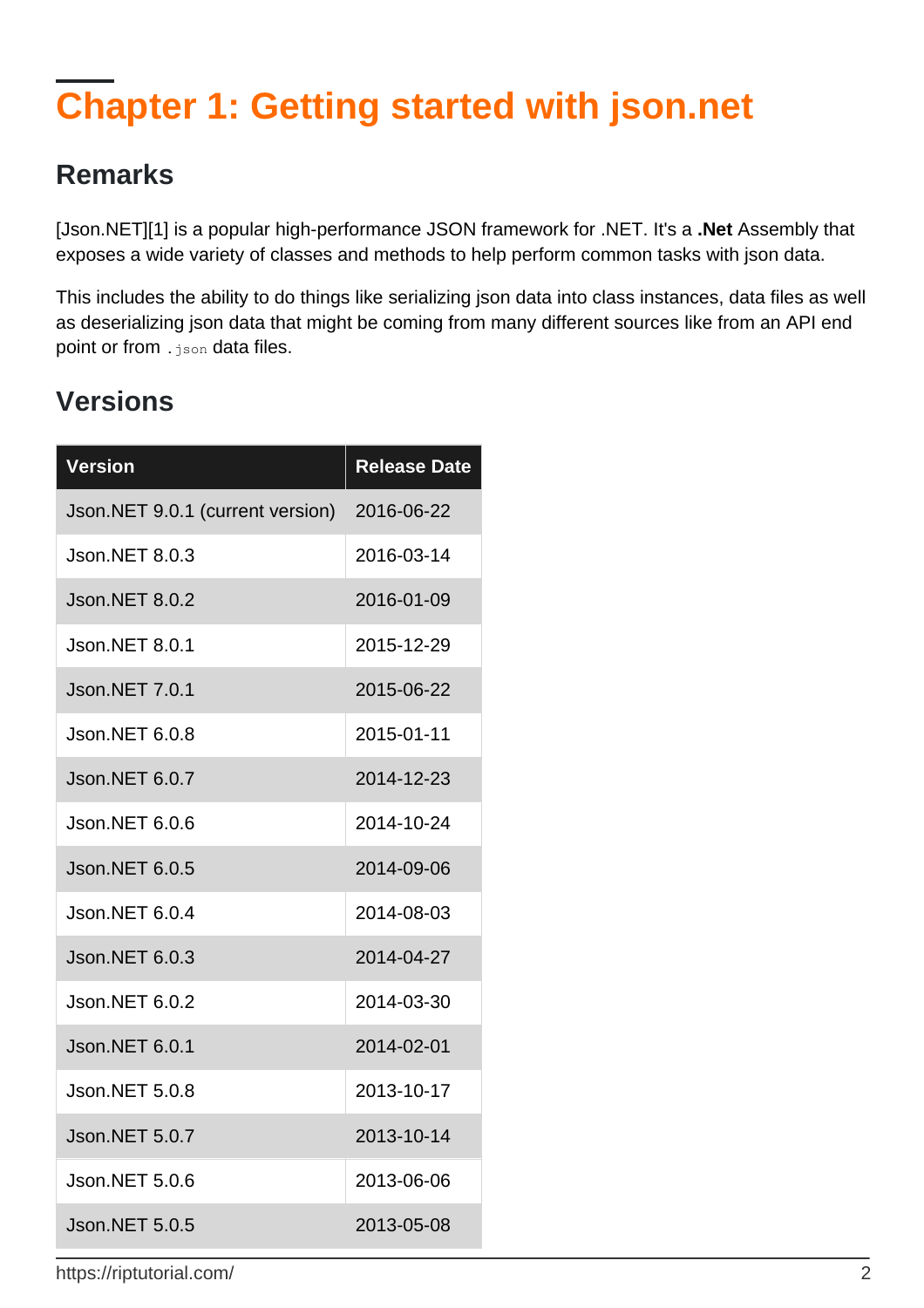| <b>Version</b>        | <b>Release Date</b> |
|-----------------------|---------------------|
| Json.NET 5.0.4        | 2013-04-25          |
| Json.NET 5.0.3        | 2013-04-14          |
| <b>Json.NET 5.0.2</b> | 2013-04-08          |
| Json.NET 5.0.1        | 2013-04-07          |
| Json.NET 4.5.11       | 2012-11-20          |
| Json.NET 4.5.10       | 2012-10-07          |
| Json.NET 4.5.9        | 2012-09-08          |
| <b>Json.NET 4.5.8</b> | 2012-08-04          |
| Json.NET 4.5.7        | 2012-06-09          |
| <b>Json.NET 4.5.6</b> | 2012-05-30          |
| <b>Json.NET 4.5.5</b> | 2012-05-08          |
| Json.NET 4.5.4        | 2012-04-24          |
| <b>Json.NET 4.5.3</b> | 2012-04-13          |
| <b>Json.NET 4.5.2</b> | 2012-04-11          |
| Json.NET 4.5.1        | 2012-03-20          |
| Json.NET 4.0.8        | 2012-02-12          |
| Json.NET 4.0.7        | 2012-01-24          |
| Json.NET 4.0.6        | 2012-01-23          |
| Json.NET 4.0.5        | 2011-12-10          |
| <b>Json.NET 4.0.4</b> | 2011-11-19          |
| Json.NET 4.0.3        | 2011-10-02          |
| <b>Json.NET 4.0.2</b> | 2011-04-23          |
| Json.NET 4.0.1        | 2011-04-22          |
| <b>Json.NET 3.5.8</b> | 2011-01-08          |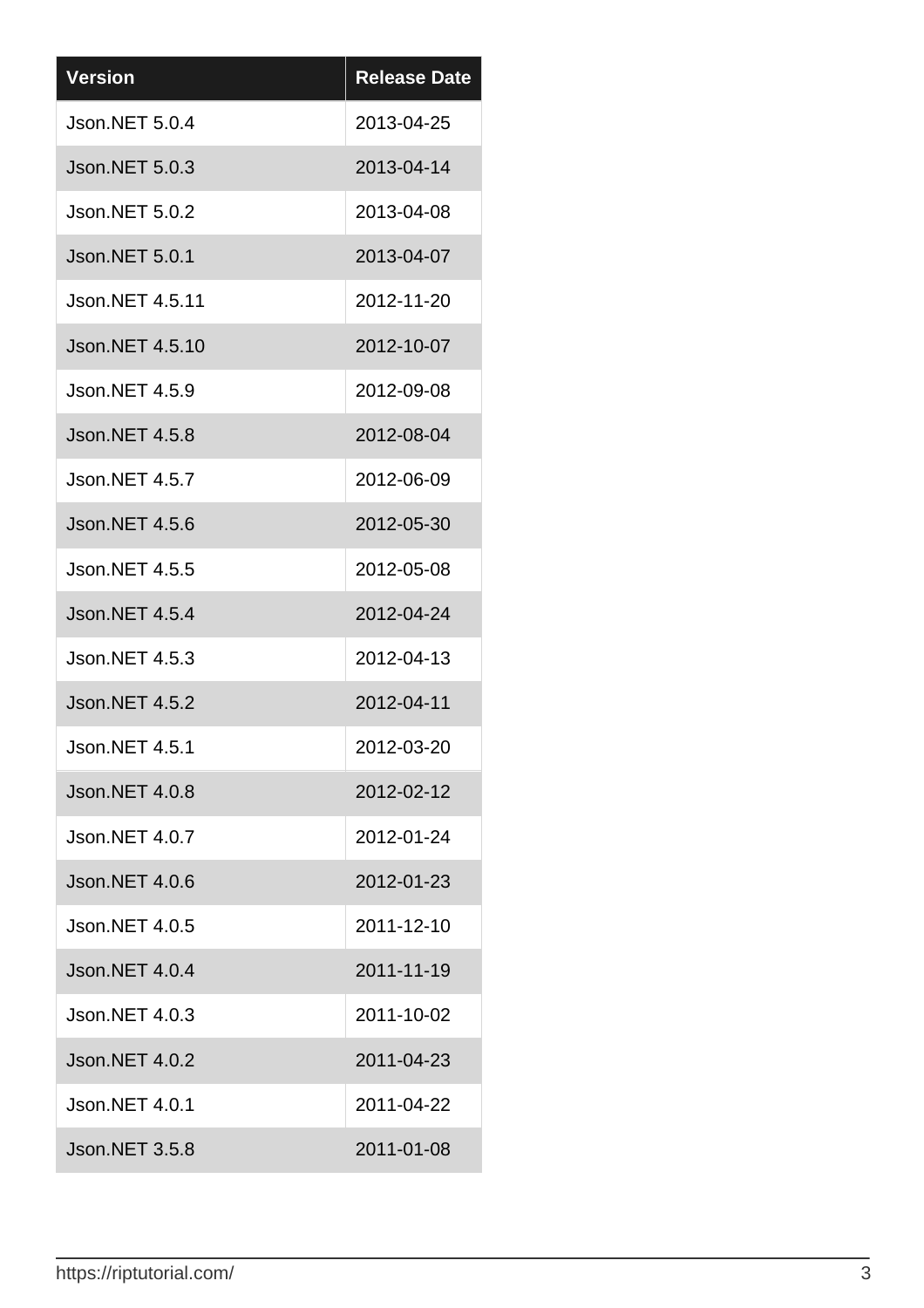#### <span id="page-5-0"></span>**Examples**

п.

<span id="page-5-1"></span>**How to Install Json.Net in Visual Studio Projects**

<span id="page-5-2"></span>You can install Json.Net into your Visual Studio Project in 1 of 2 ways.

## **Install Json.Net using the Package Manager Console.**

1. Open the Package Manager Console window in Visual Studio either by typing package **manager console** in the Quick Launch box and selecting it

| Package Manager Console                             |  |
|-----------------------------------------------------|--|
| Most Recently Used (2)                              |  |
| Call View → Other Windows → Package Manager Console |  |

or by clicking **View** -> **Other Windows** -> **Package Manager Console**.

2. Once the Package Manager Console is visible, select the project within your solution, into which you want to install Json.Net, by selecting it from the **Default Project** dropdown.

| 100 %                                                          |                                           |             |  |  |  |  |
|----------------------------------------------------------------|-------------------------------------------|-------------|--|--|--|--|
| Package Manager Console                                        |                                           |             |  |  |  |  |
| Ð<br>Package source: nuget.org<br>۰                            | Default project: ErrandBoy.Web.Api        | ⋐           |  |  |  |  |
| Each package is licensed to you by its owner. Microsoft i      | ErrandBoy.Common                          | nt any lice |  |  |  |  |
| licenses. Follow the package source (feed) URL to determi      | ErrandBoy.Common.Tests                    |             |  |  |  |  |
| Package Manager Console Host Version 2.8.50926.663             | ErrandBoy.Data                            |             |  |  |  |  |
|                                                                | ErrandBoy.Data.SqlServer                  |             |  |  |  |  |
| Type 'get-help NuGet' to see all available NuGet commands      | ErrandBoy.Data.SqlServer.IntegrationTests |             |  |  |  |  |
|                                                                | ErrandBoy.Data.Tests                      |             |  |  |  |  |
| PM>                                                            | ErrandBoy.Web.Api                         |             |  |  |  |  |
|                                                                | ErrandBoy.Web.Api.IntegrationTests        |             |  |  |  |  |
|                                                                | ErrandBoy.Web.Api.Models                  |             |  |  |  |  |
|                                                                | ErrandBoy.Web.Api.Tests                   |             |  |  |  |  |
|                                                                | ErrandBoy.Web.Common                      |             |  |  |  |  |
| 100 %<br>$\mathbf{v}$ .                                        | ErrandBoy.Web.Common.Tests                |             |  |  |  |  |
| Error List Immediate Window Output Find Results 1 Find Results | Package Manager Console                   |             |  |  |  |  |

3. Now type the following command and press enter.

Install-Package Newtonsoft.Json

3. This will install the latest version of Json.Net. You will see the installation progress in the Package Manager Console. If successful, you will the message that it was successfully installed into your selected Project.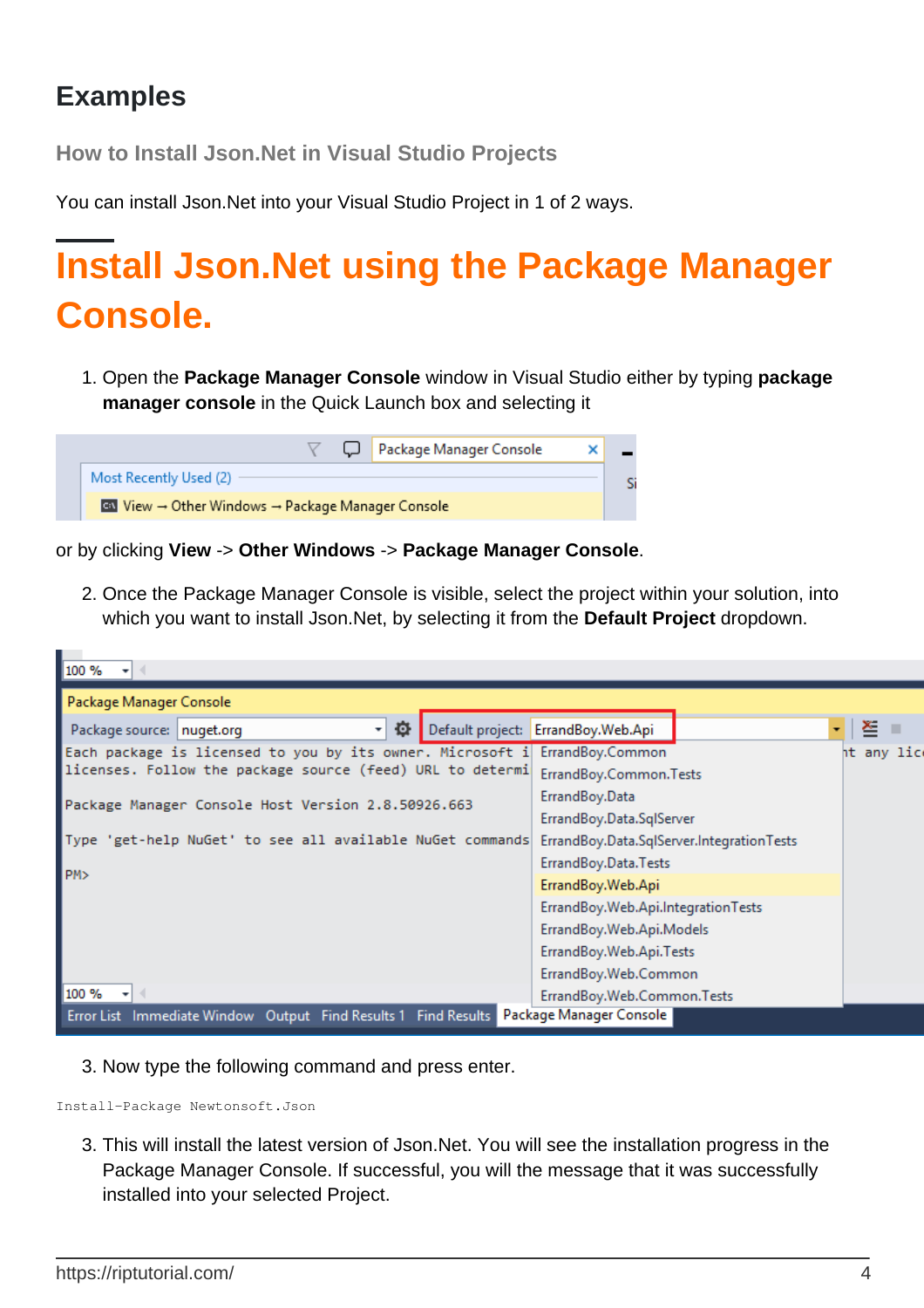| Package Manager Console     |                                                                                                                                                                                                                                                           |         |                                    |  |  |
|-----------------------------|-----------------------------------------------------------------------------------------------------------------------------------------------------------------------------------------------------------------------------------------------------------|---------|------------------------------------|--|--|
| Package source:   nuget.org |                                                                                                                                                                                                                                                           | Ð<br>÷L | Default project: ErrandBoy.Web.Api |  |  |
|                             | PM> Install-Package Newtonsoft.Json<br>Installing 'Newtonsoft.Json 9.0.1'.<br>Successfully installed 'Newtonsoft.Json 9.0.1'.<br>Adding 'Newtonsoft.Json 9.0.1' to ErrandBov.Web.Api.<br>Successfully added 'Newtonsoft.Json 9.0.1' to ErrandBoy.Web.Api. |         |                                    |  |  |
| PM <sub>&gt;</sub>          |                                                                                                                                                                                                                                                           |         |                                    |  |  |

Once installed successfully, you will now be able to see the Json.Net Assembly in the 4. references in your selected Project. The name of the Json.Net assembly is Newtonsoft.Json



<span id="page-6-0"></span>Json.Net is now ready for use in your project!

## **Install Json.Net using the Visual Studio Solution Explorer.**

You can also install json.net using the Solution Explorer in Visual Studio.

- 1. Right click the **References** node in your Project and click **Manage Nuget Packages...**
- 2. In the **Nuget Package Manager** Dialog box, make sure **Online** is selected in the left pane. Type **Json.Net** in the search box in the top right. This will display the Json.Net Nuget Package in the search results pane in the middle.
- 3. Click the **Install** button.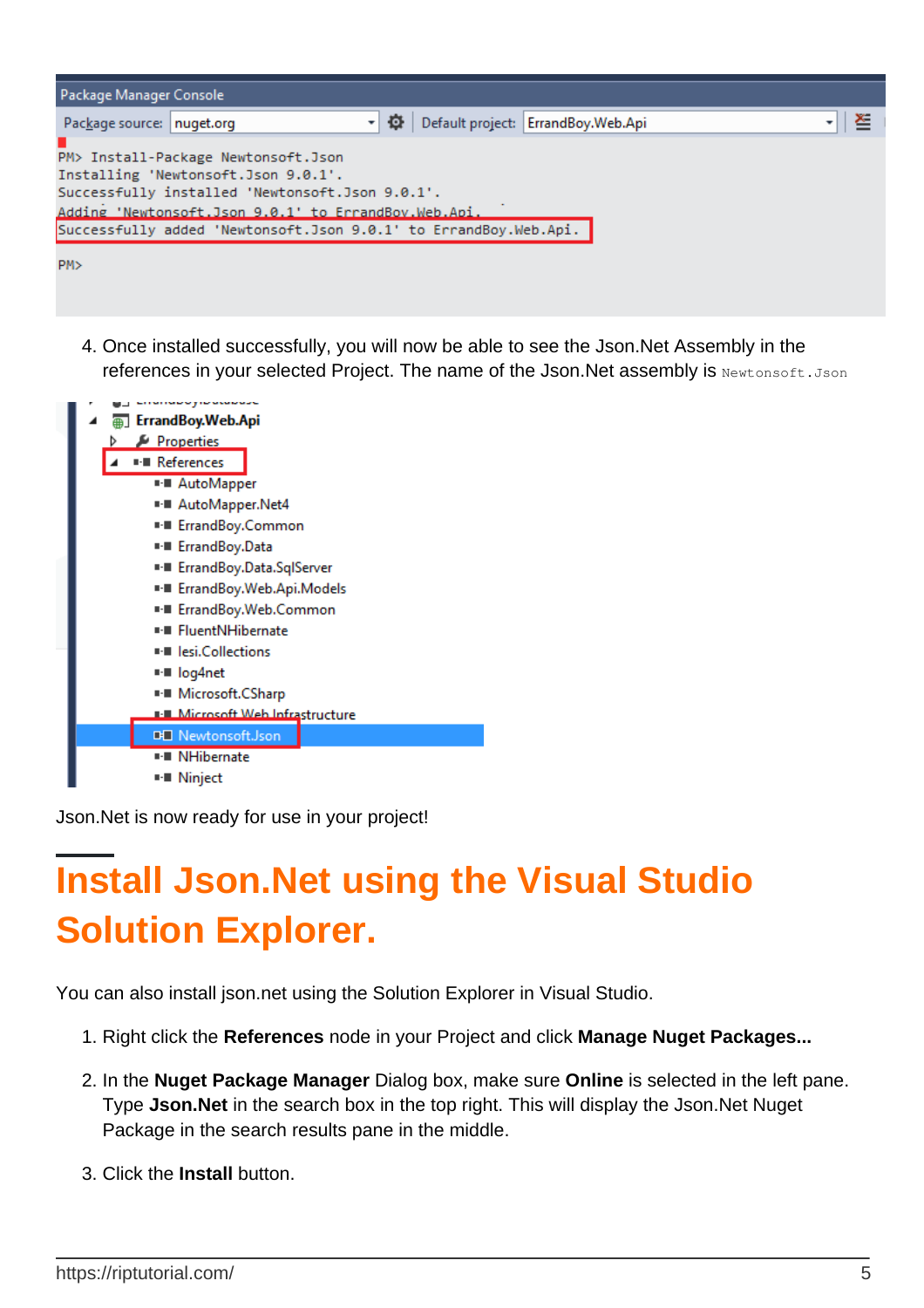|                                                                                                                          |                    | ErrandBoy.Common - Manage NuGet Packages                                                                                                                 |                                                                                         |
|--------------------------------------------------------------------------------------------------------------------------|--------------------|----------------------------------------------------------------------------------------------------------------------------------------------------------|-----------------------------------------------------------------------------------------|
| ▷ Installed packages                                                                                                     | <b>Stable Only</b> | - Sort by: Relevance<br>٠                                                                                                                                | Json.Net                                                                                |
| ▲ Online<br>All<br>nuget.org                                                                                             |                    | Json.NET<br>Install<br>Json.NET is a popular high-performance JSON<br>framework for .NET                                                                 | <b>Created by: Jame</b><br>Id: Newtonsoft.Jso<br>Version: 9.0.1                         |
| Microsoft and .NET<br><b>Search Results</b>                                                                              |                    | Json.NET.Web<br>Json.NET web client                                                                                                                      | Last Published: 6/<br>Downloads: 33177<br>License                                       |
| D Updates                                                                                                                |                    | Fluent Configuration for Json.NET by MASBicudo<br>Fluent configuration for Json.NET library.<br>Tried to follow Fluent NHibernate mapping classes style. | <b>View License</b><br>Project Informatio<br><b>Report Abuse</b><br><b>Description:</b> |
|                                                                                                                          | Ÿ.                 | TagCache.Redis.Json.Net<br>JSON.NET serialization for TagCache.Redis                                                                                     | Json.NET is a popi<br>JSON framework f<br>Tags: json                                    |
|                                                                                                                          |                    | NanoMessageBus Newtonsoft Json.NET Serialization Plugin<br>Newtonsoft Json.NET Serializer for NanoMessageBus.                                            | <b>Dependencies:</b><br>No Depender                                                     |
|                                                                                                                          |                    | SOLIDplate.Json.Net<br>A set of boilerplate code libraries that facilitate<br>implementation of S.O.L.I.D principles in .Net solutions                   |                                                                                         |
| Each package is licensed to you by its<br>owner. Microsoft is not responsible<br>for, nor does it grant any licenses to, |                    | <b>Invisual Serialization Json.Net</b><br>Json Serializer built with Json.Net                                                                            |                                                                                         |
| third-party packages.                                                                                                    |                    | 1 2 3 4 5                                                                                                                                                |                                                                                         |
| Settings                                                                                                                 |                    |                                                                                                                                                          |                                                                                         |

2. You will see the installation progress in the progress window that will pop up.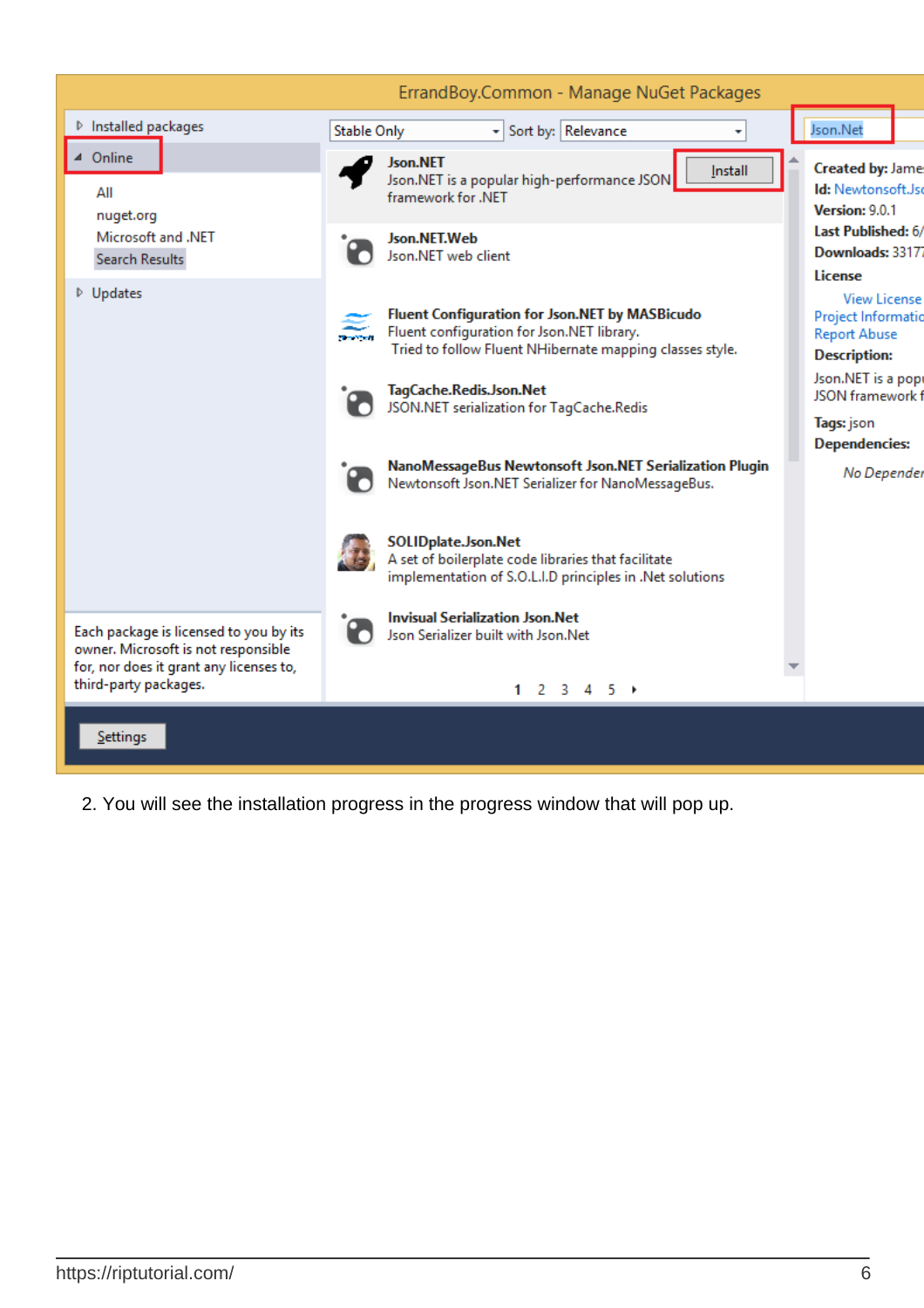| Installing                                                                                                                                                                                                                                                                  |  |
|-----------------------------------------------------------------------------------------------------------------------------------------------------------------------------------------------------------------------------------------------------------------------------|--|
| Installing                                                                                                                                                                                                                                                                  |  |
|                                                                                                                                                                                                                                                                             |  |
| 'Newtonsoft.Json 9.0.1' already installed.<br>Adding 'Newtonsoft.Json 9.0.1' to ErrandBoy.Common.<br>Successfully added 'Newtonsoft.Json 9.0.1' to ErrandBoy.Common.<br>Executing script file 'C:\Projects\ErrandBoy\src\\lib<br>\Newtonsoft.Json.9.0.1\tools\install.ps1'. |  |
| Close                                                                                                                                                                                                                                                                       |  |

3. Once the installation is complete, you will see a green check-mark next to the Json.Net package in the **Nuget Package Manager** dialog box.



4. You will also see the Newtonsoft.Json Assembly in the References node in your solution explorer for your selected project.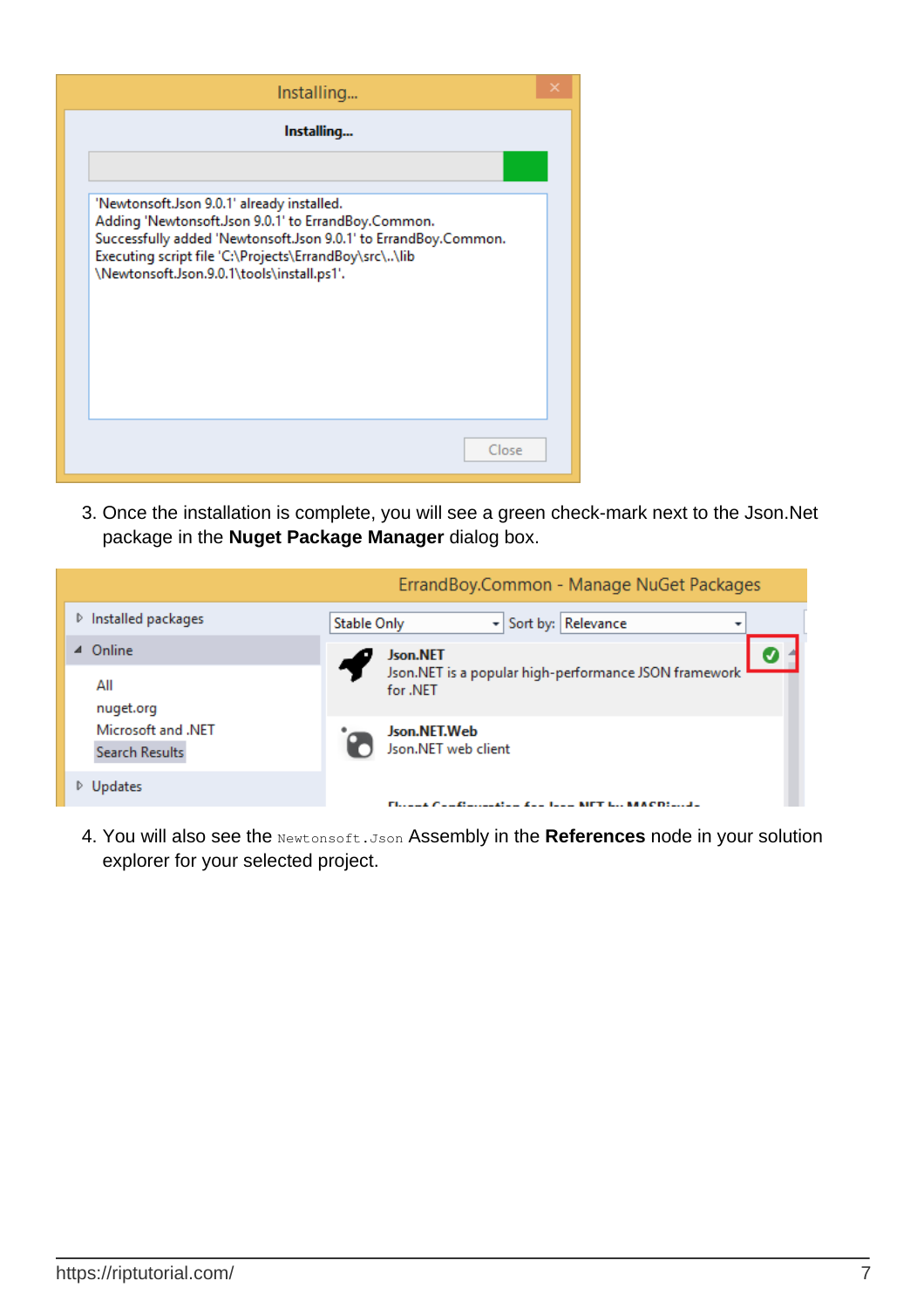

This completes the installation of Json.Net. You are now ready to use it in your project to perform various operations on json data.

<span id="page-9-0"></span>**How to Serialize an Object to JSON using Json.Net in C#**

The following example shows how you can use Json.Net to serialize the data in an C# Object's instance, to JSON string.

```
using System;
using System.Collections.Generic;
using Newtonsoft.Json;
public class Employee
{
       public string FirstName { get; set; }
      public string LastName { get; set; }
       public bool IsManager { get; set; }
       public DateTime JoinedDate { get; set; }
      public IList<string> Titles { get; set; }
}
public class Program
{
       public static void Main()
       {
             Employee employee = new Employee
             {
                  FirstName = "Shiva",
                  LastName = "Kumar",
                  IsManager = true,
                  JoinedDate = new DateTime(2013, 1, 20, 0, 0, 0, DateTimeKind.Utc),
                   Titles = new List<string>
\left\{ \begin{array}{cc} 0 & 0 & 0 \\ 0 & 0 & 0 \\ 0 & 0 & 0 \\ 0 & 0 & 0 \\ 0 & 0 & 0 \\ 0 & 0 & 0 \\ 0 & 0 & 0 \\ 0 & 0 & 0 \\ 0 & 0 & 0 \\ 0 & 0 & 0 \\ 0 & 0 & 0 \\ 0 & 0 & 0 & 0 \\ 0 & 0 & 0 & 0 \\ 0 & 0 & 0 & 0 \\ 0 & 0 & 0 & 0 & 0 \\ 0 & 0 & 0 & 0 & 0 \\ 0 & 0 & 0 & 0 & 0 \\ 0 & 0 & 0 & 0 & 0 \\ 0 & 0 & 0 & 0 & 0 "Sr. Software Engineer",
                         "Applications Architect"
 }
             };
```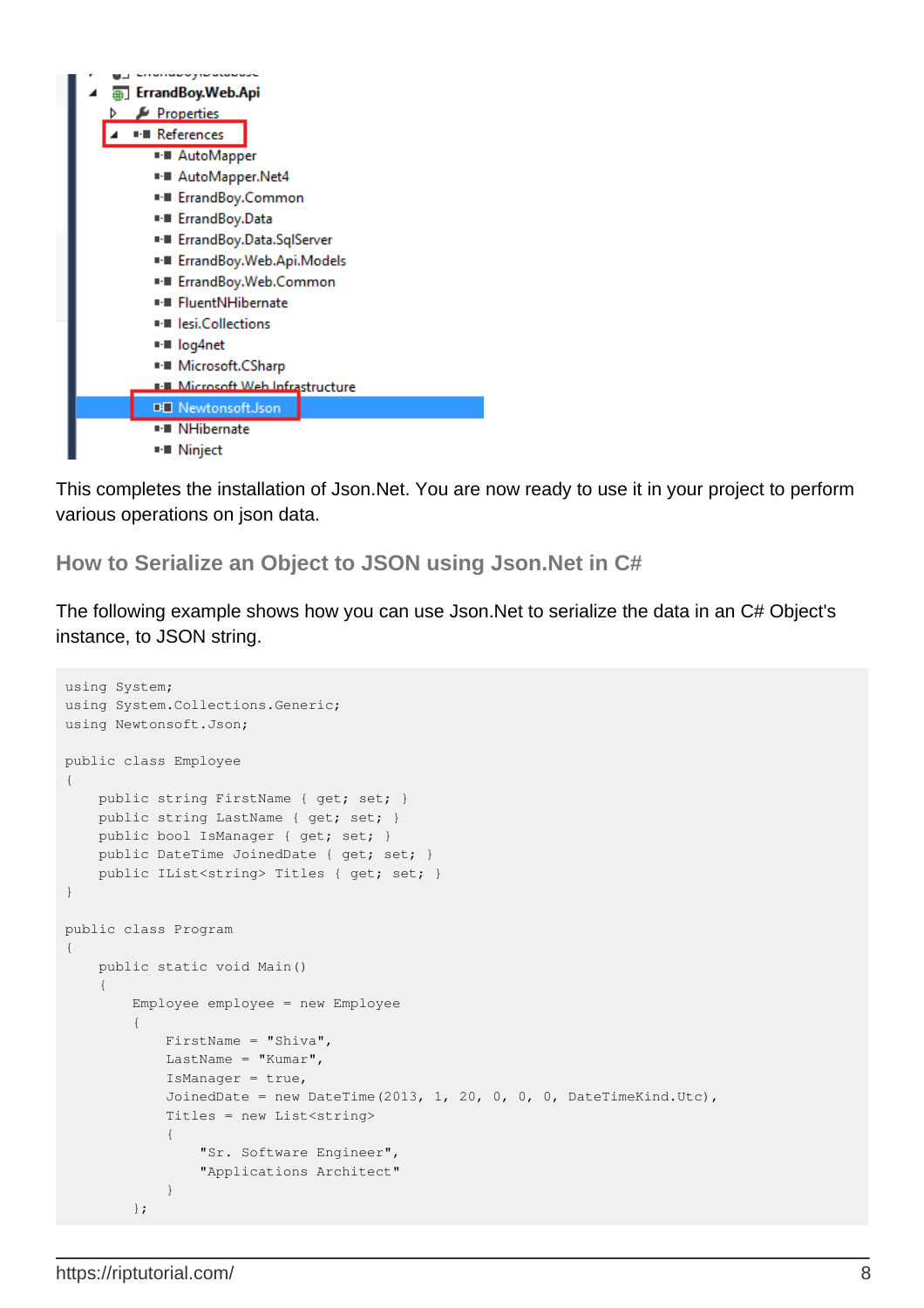```
string json = JsonConvert.SerializeObject(employee, Formatting.Indented);
Console.WriteLine(json);
     }
}
```
If you run this console program, the output of the Console. WriteLine(json) will be

```
{
  "FirstName": "Shiva",
  "LastName": "Kumar",
  "IsManager": true,
   "JoinedDate": "2013-01-20T00:00:00Z",
  "Titles": [
    "Sr. Software Engineer",
    "Applications Architect"
  ]
}
```
#### **Few things to note**

1. The following line performs the actual serialization of the data inside the  $emplogee$  class instance into a json string

string json = JsonConvert.SerializeObject(employee, Formatting.Indented);

2. The parameter Formatting.Indented tells Json.Net to serialize the data with indentation and new lines. If you don't do that, the serialized string will be one long string with no indentation or line breaks.

<span id="page-10-0"></span>**How to Deserialize JSON data to Object using Json.Net in C#**

The following example shows how you can deserialize a JSON string containing into an Object (i.e. into an instance of a class).

```
using System;
using System.Collections.Generic;
using Newtonsoft.Json;
public class Program
{
     public class Employee
     {
        public string FirstName { get; set; }
        public string LastName { get; set; }
        public bool IsManager { get; set; }
        public DateTime JoinedDate { get; set; }
         public IList<string> Titles { get; set; }
     }
     public static void Main()
\left\{\begin{array}{ccc} \end{array}\right\}
```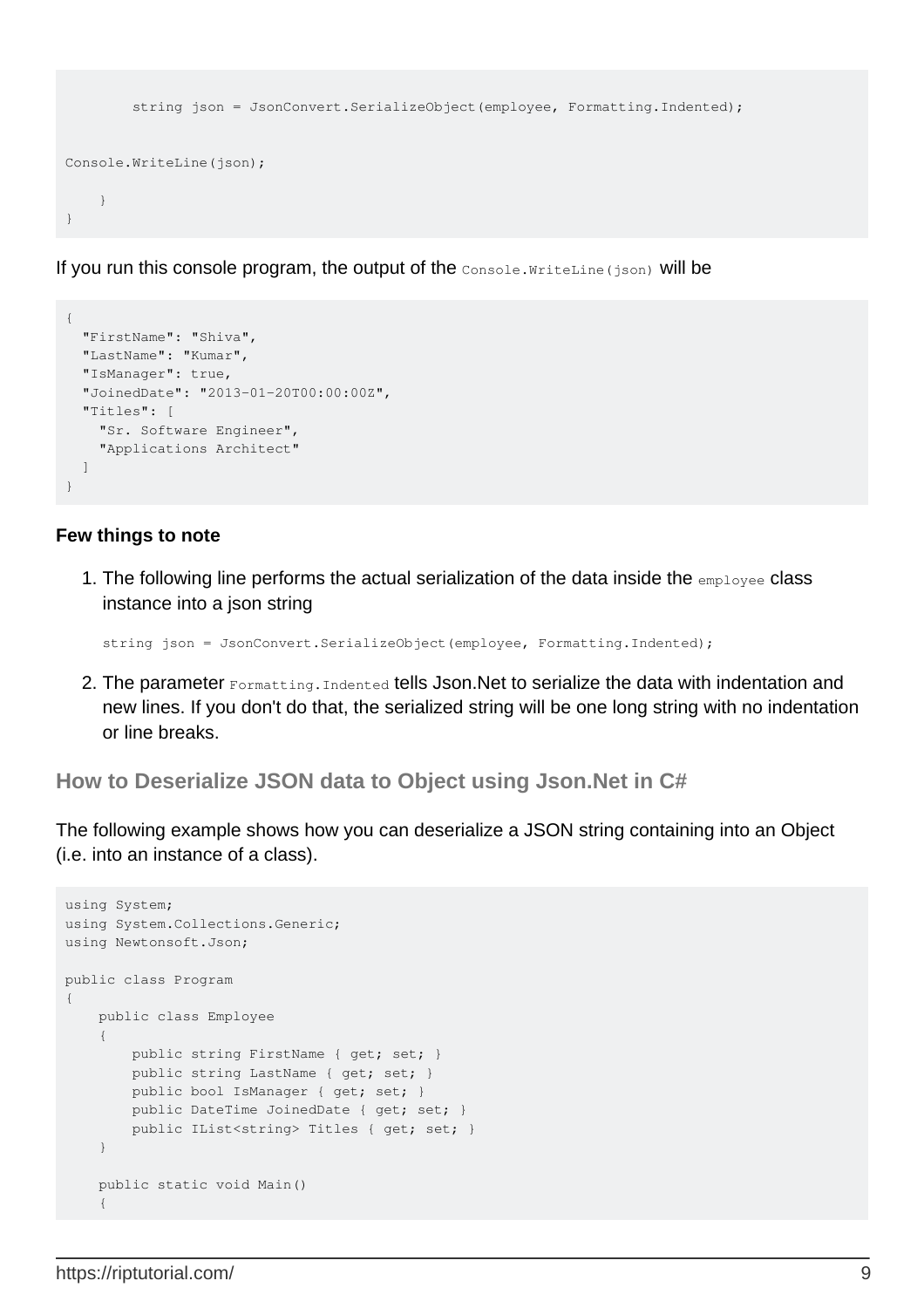```
 string json = @"{
                                 'FirstName': 'Shiva',
                                 'LastName': 'Kumar',
                                 'IsManager': true,
                                 'JoinedDate': '2014-02-10T00:00:00Z',
                                 'Titles': [
                                   'Sr. Software Engineer',
                                    'Applications Architect'
\mathbb{R}^n , the contract of \mathbb{R}^n , the contract of \mathbb{R}^n }";
          Employee employee = JsonConvert.DeserializeObject<Employee>(json);
          Console.WriteLine(employee.FirstName);
          Console.WriteLine(employee.LastName);
          Console.WriteLine(employee.JoinedDate);
          foreach (string title in employee.Titles)
\left\{ \begin{array}{cc} 0 & 0 \\ 0 & 0 \end{array} \right\} Console.WriteLine(" {0}", title);
          }
     }
```
If you run this console program, the output of the various Console. WriteLine statements will be as follows.

```
Shiva
Kumar
2/10/2014 12:00:00 AM
  Sr. Software Engineer
  Applications Architect
```
#### **Few things to note**

}

1. The following line performs the actual deserialization of the data in the json string into the employee object instance of the Employee class.

Employee employee = JsonConvert.DeserializeObject<Employee>(json);

2. Since  $\texttt{emplope}.\texttt{Titles}$  is a  $\texttt{List}\texttt{string}>$  type, we use the  $\texttt{foreach}$  loop construct to loop through each item in that  $List$ .

Read Getting started with json.net online: [https://riptutorial.com/json-net/topic/1861/getting-started](https://riptutorial.com/json-net/topic/1861/getting-started-with-json-net)[with-json-net](https://riptutorial.com/json-net/topic/1861/getting-started-with-json-net)